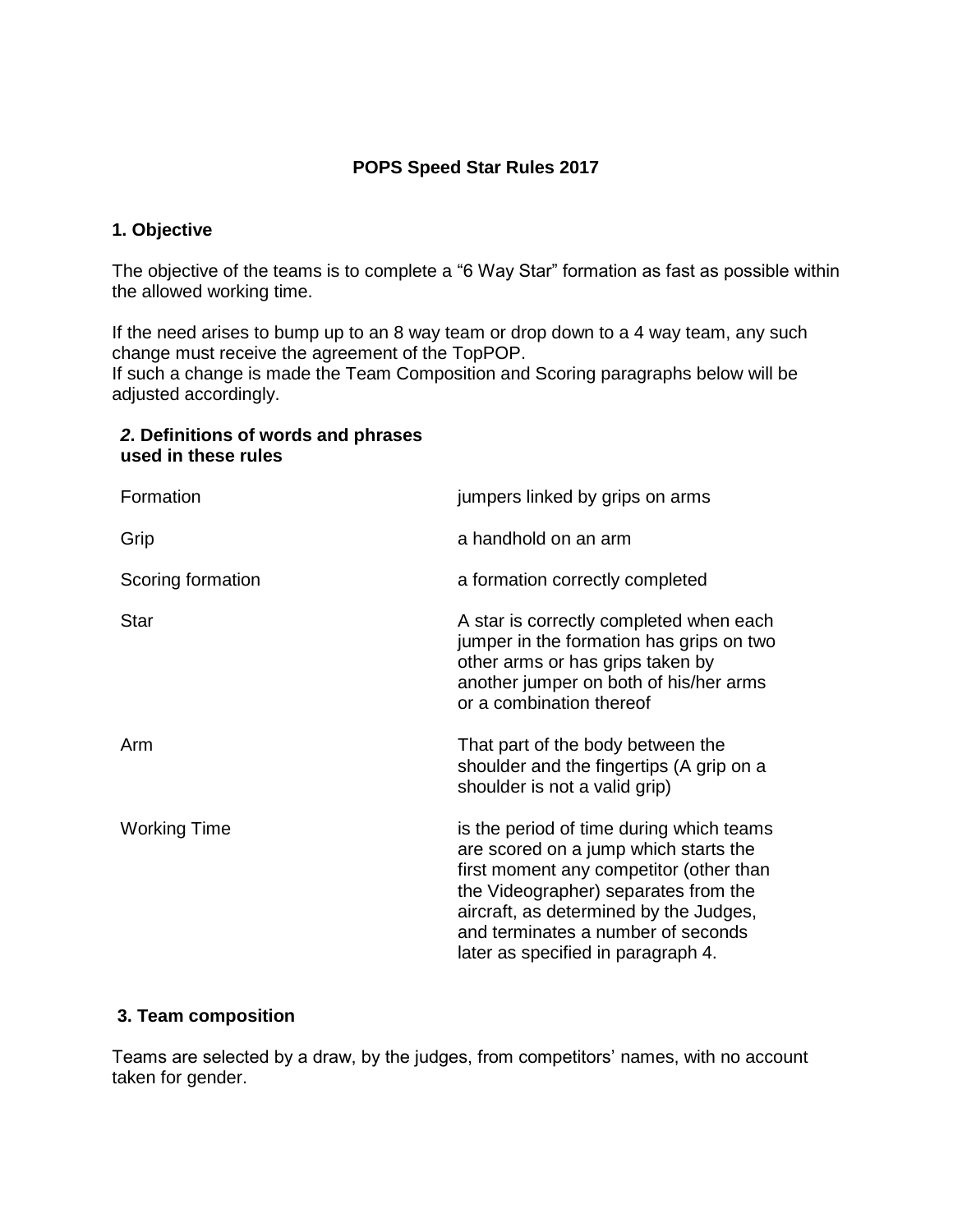The draw may be organized by the judges to balance the teams for safety and fairness according to the experience of the participants.

Teams consist of 6 competitors

Each team will choose a team captain (for communication with the Chief Judge and Meet Director) and a team name. If no team name is chosen, one will be assigned.

## **4. Exit altitude**

The standard exit altitude will be 3,600 meters AGL (12.000 ft) with a working time of 45 seconds. The alternative exit altitude will be 2,745 meters AGL (9.000 ft) with a working time of 25 seconds.

For meteorological or other good reasons, with the agreement of the Chief Judge, the Meet Director may conduct a round from the alternative exit altitude. In this case:

 $\Box$  the round in progress will be stopped;

- $\Box$  the next round will be started and will be run from the alternative exit altitude;
- $\Box$  the remaining interrupted round will be completed as soon as conditions permit.

If the interrupted round cannot be completed from the standard exit altitude, the teams that have not jumped will finish the round from the alternative exit altitude; the teams that jumped from standard exit altitude in the interrupted round will be rescored using the reduced working time.

## **5. Exit procedure and penalty**

1) There are no limitations on the exit other than:

- a) no grips are allowed until clear of the airplane and
- b) those imposed by the pilot for safety reasons.

2) Any team that is adjudged to have had a team member take a grip before being clear of the airplane will, for each such grip, have 3 points deducted from the size of star completed in accordance with paragraph 7 below and will receive a time score of 45 seconds (or 25 seconds, as appropriate)

3) Any team that is adjudged to have deliberately exited with a formation (2 way or larger) linked by grips will receive a point score of zero and a time score of 45 seconds (or 25 seconds, as appropriate)

## **6. Judging**

Five judges will evaluate each team's performance. If five Judges are not available, the Chief Judge may decide to use three judges.

The judges will watch the video of each jump no more than three times. Viewings will be at normal speed unless at least two judges ask for reduced speed (no higher than 50% of normal speed as decided by the Chief Judge) for the second and/or third viewing.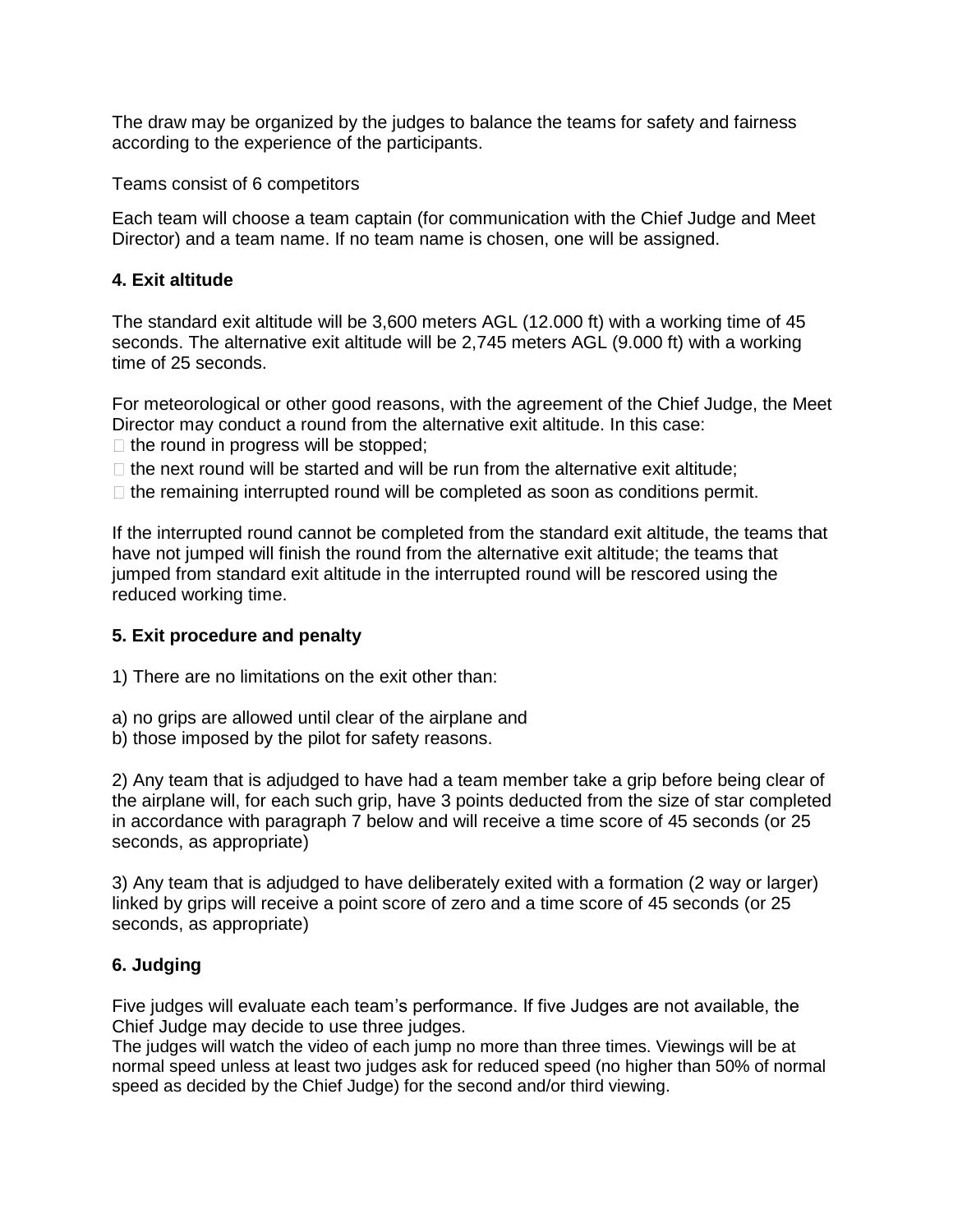## **7. Scoring**

Each team receives a score (in seconds) for a 6 way star that is completed within the working time and that is held for a minimum of 3 seconds. The 3 seconds holding time may extend beyond the allowed working time (ie if the formation is built at the 44 second point, they must hold it till the 47 second mark).

If a team does not complete a 6 way star within the working time or does not hold it for the required 3 seconds, it will receive one point for each competitor correctly linked in a star formation completed within working time regardless of holding time.

The winner will be the team with the highest number of 6 way stars properly completed within the working time and held for the required 3 seconds. In case of a tie in the number of 6 way stars completed, the lowest total time to complete the 6 way stars made will determine the winner. (ie if 2 teams made the 6 way formations within the working time in all 3 rounds, the times it took to complete the formations will be added together, and the team that has the lowest time will be the 1<sup>st</sup> place winner, and the other team will be  $2^{nd}$ ).

If a tie still remains, the team with the lowest time to complete an 6 way star in any round will be given the higher placing.

In the event that no team completes an 6 way star, the winner will be the team with the highest number of 5 way stars properly completed within the working time. In case of a tie in the number of 5 way stars completed, the lowest total time to complete the 5 way stars made will determine the winner. If a tie still remains, the team with the lowest time to complete a 5 way star in any round will be given the higher placing.

In the event that no team completes a 6 or 5 way star, the winner will be determined as above replacing 6 and 5 by 4 etc.

The score determined in accordance with this paragraph is subject to the penalty provision in paragraphs 5(2) and (3) above.

#### **8. Performance requirements**

The event consists of three rounds (minimum one). The formation consists of a round, closed star, with grips on each arm. The scoring formation need not be perfectly round but must be performed in a controlled manner.

It is the responsibility of the team to clearly demonstrate to the judges the start of working time, no grips until clear of the airplane and the correct scoring formation.

The teams will have a freefall videographer provided by the Organizer and for this reason, the judges are directed to use flexibility and common sense in evaluating the performance, even when, due to distance or camera angle, grips or separation cannot be directly seen. As an example, it may be evident that a controlled formation has been built but one required grip cannot be seen due to camera angle. The judges are directed, in such a case, to score the formation as being correct.